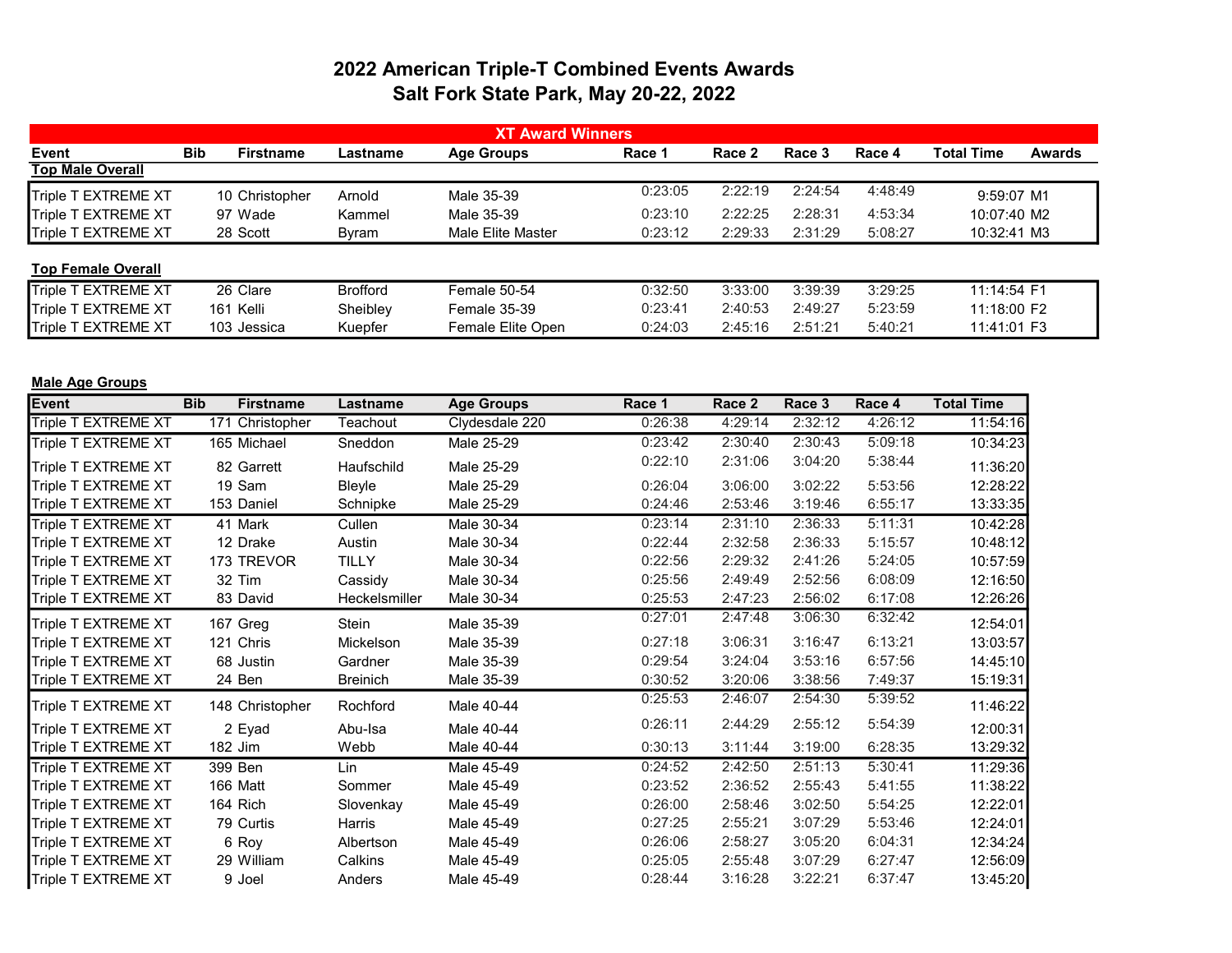| <b>Event</b>               | <b>Bib</b><br><b>Firstname</b> | Lastname         | Age Groups              | Race 1  | Race 2  | Race 3  | Race 4   | <b>Total Time</b> |
|----------------------------|--------------------------------|------------------|-------------------------|---------|---------|---------|----------|-------------------|
| <b>Female Age Groups</b>   |                                |                  |                         |         |         |         |          |                   |
| Triple T EXTREME XT        | 145 3 Dudes and a   Relay      |                  | Male Relay              | 0:23:18 | 2:38:08 | 2:42:24 | 5:32:27  | 11:16:17          |
| Triple T EXTREME XT        | 57 Kevin                       | Ferguson         | Male Elite Master       | 0:24:19 | 2:43:19 | 2:44:43 | 5:17:18  | 11:09:39          |
| Triple T EXTREME XT        | 8 Ed                           | Alyanak          | Male Elite Master       | 0:25:27 | 2:34:23 | 2:39:55 | 5:16:35  | 10:56:20          |
| <b>Triple T EXTREME XT</b> | 155 Skip                       | Schott           | Male Elite Grand Master | 0:26:42 | 3:12:50 | 3:18:13 | 3:45:13  | 10:42:58          |
| Triple T EXTREME XT        | 128 Kevin                      | Murphy           | Male 60-64              | 0:32:13 | 3:53:55 | 3:55:44 | 8:14:00  | 16:35:52          |
| Triple T EXTREME XT        | 100 Paul                       | Kerney           | Male 60-64              | 0:28:30 | 3:14:06 | 3:31:41 | 7:02:23  | 14:16:40          |
| Triple T EXTREME XT        | 80 Chuck                       | Harrison         | Male 55-59              | 0:34:19 | 3:44:01 | 3:53:11 | 8:14:14  | 16:25:45          |
| Triple T EXTREME XT        | 159 Gintaras                   | Senfeldas        | Male 55-59              | 0:30:38 | 3:25:18 | 3:34:48 | 7:13:32  | 14:44:16          |
| Triple T EXTREME XT        | 16 john                        | bell             | Male 55-59              | 0:29:34 | 3:22:06 | 3:32:21 | 6:47:28  | 14:11:29          |
| Triple T EXTREME XT        | 66 John                        | Frinzi           | Male 55-59              | 0:32:14 | 3:26:18 | 3:12:12 | 6:13:24  | 13:24:08          |
| Triple T EXTREME XT        | 25 Larry                       | <b>Brichetto</b> | Male 55-59              | 0:27:42 | 3:09:05 | 3:18:31 | 6:26:57  | 13:22:15          |
| <b>Triple T EXTREME XT</b> | 1 Jason                        | Aarhus           | Male 55-59              | 0:27:05 | 3:03:07 | 3:10:24 | 6:10:59  | 12:51:35          |
| Triple T EXTREME XT        | 125 Anthony                    | Monahan          | Male 50-54              | 0:32:34 | 3:43:32 | 3:50:02 | 7:20:06  | 15:26:14          |
| Triple T EXTREME XT        | 163 Mirek                      | Skital           | Male 50-54              | 0:28:26 | 3:26:33 | 3:11:55 | 8:14:53  | 15:21:47          |
| Triple T EXTREME XT        | 47 Dan                         | Dennis           | Male 50-54              | 0:31:56 | 3:34:49 | 3:37:51 | 7:03:50  | 14:48:26          |
| Triple T EXTREME XT        | 134 Scott                      | O'Neil           | Male 50-54              | 0:32:55 | 3:38:16 | 3:06:22 | 7:27:01  | 14:44:34          |
| Triple T EXTREME XT        | 175 Michael                    | Timm             | Male 50-54              | 0:29:16 | 3:14:24 | 3:30:28 | 7:16:11  | 14:30:19          |
| Triple T EXTREME XT        | 43 David                       | Dehn             | Male 50-54              | 0:27:42 | 3:13:39 | 3:27:16 | 6:59:54  | 14:08:31          |
| Triple T EXTREME XT        | 69 Rob                         | Gaynor           | Male 50-54              | 0:31:43 | 3:18:26 | 3:32:57 | 6:44:04  | 14:07:10          |
| Triple T EXTREME XT        | 30 Randy                       | Campbell         | Male 50-54              | 0:25:53 | 3:00:08 | 3:01:09 | 6:05:36  | 12:32:46          |
| Triple T EXTREME XT        | 78 Mike                        | Harper           | Male 50-54              | 0:25:44 | 2:59:40 | 3:01:23 | 5:55:27  | 12:22:14          |
| Triple T EXTREME XT        | 147 Thomas                     | Risse            | Male 50-54              | 0:26:49 | 2:54:02 | 2:56:19 | 5:42:41  | 11:59:51          |
| Triple T EXTREME XT        | 40 Vaughn                      | Cooper           | Male 50-54              | 0:25:36 | 2:33:39 | 2:44:07 | 5:24:52  | 11:08:14          |
| Triple T EXTREME XT        | 23 Barry                       | <b>Breffle</b>   | Male 50-54              | 0:22:29 | 2:30:28 | 2:38:00 | 5:26:42  | 10:57:39          |
| Triple T EXTREME XT        | 64 Jason                       | Foutz            | Male 50-54              | 0:33:58 | 4:07:14 | 2:07:17 | 4:04:02  | 10:52:31          |
| Triple T EXTREME XT        | 146 Rick                       | <b>Rick</b>      | Male 45-49              | 0:28:03 | 3:03:13 | 3:17:16 | 13:23:09 | 20:11:41          |
| Triple T EXTREME XT        | 106 Chris                      | Lewis            | Male 45-49              | 0:27:22 | 3:07:14 | 3:32:27 | 7:08:43  | 14:15:46          |
| Triple T EXTREME XT        | 34 Sean                        | Chick            | Male 45-49              | 0:29:56 | 3:17:51 | 3:17:30 | 7:00:05  | 14:05:22          |

| <b>IEvent</b>              | <b>Bib</b><br><b>Firstname</b> | Lastname        | <b>Age Groups</b>   | Race 1  | Race 2  | Race 3  | Race 4  | <b>Total Time</b> |
|----------------------------|--------------------------------|-----------------|---------------------|---------|---------|---------|---------|-------------------|
| Triple T EXTREME XT        | 112 Olivia                     | Loy             | Female 20-24        | 0:28:29 | 3:07:36 | 3:15:09 | 6:29:48 | 13:21:02          |
| Triple T EXTREME XT        | 186 Angel                      | Wong            | Female 25-29        | 0:30:28 | 3:39:23 | 3:06:42 | 4:34:53 | 11:51:26          |
| <b>Triple T EXTREME XT</b> | 111 Merryll                    | Loy             | Female 25-29        | 0:28:08 | 3:18:26 | 3:15:00 | 7:09:04 | 14:10:38          |
| Triple T EXTREME XT        | 44 Rachel                      | DeLucia         | Female 25-29        | 0:29:36 | 3:21:27 | 3:44:17 | 7:18:43 | 14:54:03          |
| Triple T EXTREME XT        | 99 Bronwyn                     | Kemp            | Female 30-34        | 0:24:55 | 2:43:07 | 2:50:25 | 5:57:59 | 11:56:26          |
| Triple T EXTREME XT        | 39 Caitlin                     | Cooper          | Female 30-34        | 0:26:24 | 3:15:31 | 3:32:22 | 7:26:34 | 14:40:51          |
| Triple T EXTREME XT        | 86 Tania                       | Hernandez       | <b>Female 35-39</b> | 0:25:24 | 2:47:37 | 2:55:45 | 6:03:28 | 12:12:14          |
| Triple T EXTREME XT        | 21 Dana                        | Boone           | <b>Female 35-39</b> | 0:34:04 | 3:48:20 | 2:58:37 | 7:17:16 | 14:38:17          |
| Triple T EXTREME XT        | 114 Laura                      | Malcolm         | <b>Female 35-39</b> | 0:32:42 | 3:32:18 | 3:34:46 | 7:12:35 | 14:52:21          |
| Triple T EXTREME XT        | 60 Mindy                       | Fernando        | Female 40-44        | 0:26:00 | 3:01:37 | 2:59:30 | 6:03:26 | 12:30:33          |
| Triple T EXTREME XT        | 31 Jillian                     | Carlson         | Female 40-44        | 0:27:56 | 2:56:40 | 3:09:12 | 6:01:41 | 12:35:29          |
| Triple T EXTREME XT        | 107 Cindy                      | Lewis-Caballero | Female 40-44        | 0:27:38 | 3:05:33 | 3:12:22 | 6:02:21 | 12:47:54          |
| Triple T EXTREME XT        | 88 Diana                       | Hou             | Female 40-44        | 0:30:04 | 3:26:50 | 3:34:33 | 7:08:16 | 14:39:43          |